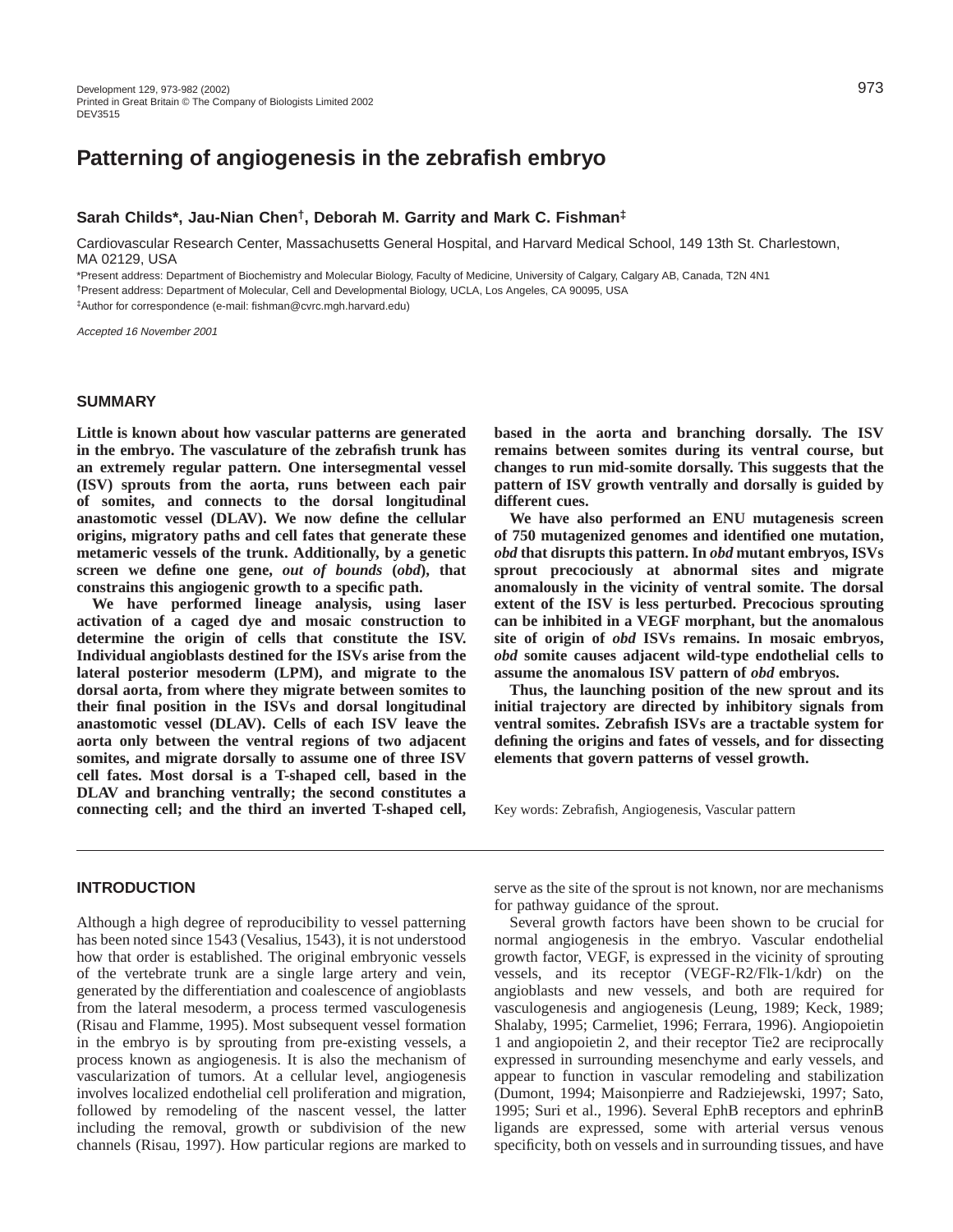#### 974 S. Childs and others

been shown to be required for remodeling of angiogenesis (Adams, 1999; Wang, 1998).

In the zebrafish, cells in the lateral posterior mesoderm express endothelial and hematopoietic markers, suggesting they include bipotential precursors for both the hematopoietic and angioblastic lineages, termed hemangioblasts (Fouquet, 1997; Stainier et al., 1995). By lineage tracking we have previously shown that the LPM includes precursors for the dorsal aorta and posterior cardinal vein (Zhong et al., 2001).

We have focused on the origin and pathway guidance of the ISVs, vessels that connect the dorsal aorta to the DLAVs. The ISVs are particularly interesting because their pattern appears to be established primarily, unlike other vessels such as those of the yolk sac, brain or retina, which first form in a honeycomb-like plexus to be remodeled subsequently into more organized regularly branching larger and smaller vessels (Suri et al., 1996; Benjamin, 1998). Thus, it appears that for ISVs there might be designated sites for branching and initial pathway guidance. By *flk-1* labeling, ISVs appear to sprout from the aorta, beginning at the 24 somite stage (Fouquet, 1997). In mutants that lack the dorsal aorta, such as the zebrafish mutant *floating head*, intersegmental arteries fail to form. No sprouts are observed in mutants that fail to undergo tubulogenesis of the aorta, such as *sonic-you*. However, sprouts form normally in the *one eyed pinhead* mutant, which has an artery but lacks a vein (Brown et al., 2000). Thus, a wellformed aorta appears to be a prerequisite for ISV formation. It is not clear what guides the initial positioning of the sprouts. VEGF is needed for the outgrowth to occur: zebrafish exposed to low-dose VEGF morpholino antisense establish an aorta but not ISVs (Nasevicius et al., 2000). The source of angioblasts for the ISVs has been examined in chick, where tissue transplants have suggested derivation from both the splanchnopleural mesoderm and the roof of the dorsal aorta (which is somitically derived) (Pardanaud, 1996).

We have examined by lineage analysis, the source, cell fates and migratory trajectory of angioblasts that constitute the ISVs. Additionally, we have performed a genetic screen to identify mutations perturbing primary vascular pattern formation.

We find that the angioblasts for zebrafish ISVs arise in the lateral posterior mesoderm. Each sprout is fashioned from three cell types, all of which originate in the aorta and are deployed in a carefully choreographed manner. One cell remains ventrally in the aorta and sprouts a dorsally directed process, resembling a plumber's T junction; a second cell is a mirror image of this, based dorsally in the DLAV; and a third cell generates the tube in between. At no time do cells or sprouts of the sprout extend beyond the intersegmental boundaries, suggesting that there are strong repulsive guidance signals. One of these signals controls the site of take-off of the sprout, as revealed by the mutation, *out of bounds*, in which all angiogenic cell fates are generated, but sprout launching and ISV growth are not restricted to the intersegmental region.

### **MATERIALS AND METHODS**

### **Lineage and histology**

Endogenous AP activity was assayed after fixation and permeabilization of 72 hpf embryos in 4% PFA and 0.5% Triton X100 in PBS. The embryos were washed four times over 2 hours in 1% goat

serum, 0.5% Triton in phosphate-buffered saline (PBS). Embryos were then washed three times in NTMT [100 mM Tris (pH 9.5), 100 mM NaCl, 50 mM MgCl2, 0.1% Tween 20], before staining in NBT/BCIP (Boehringer Mannheim). Blood was stained with biotinylated Isolectin B4 (Sigma), and detected with the Vectastain kit (Vector Laboratories). For laser labeling studies, one-cell embryos were injected with 5% DNMB caged fluorescein (Molecular Probes) in 200 mM KCl, and allowed to develop in the dark as described (Serbedzija, 1998). Between the 6- and 12-somite stages of development, cells in the LPM were activated by an nitrogen laser tuned to 352 nm (Laser Sciences, Franklin MA, and Photonics, Arlington Heights, IL) attached to a Zeiss Axioplan fluorescent microscope. Embryos were then allowed to develop to 40 hpf in the dark, and fixed in 4% paraformaldehyde (PFA). Embryos were stained with a 1/500 dilution of anti-fluorescein-peroxidase antibody (Boehringer Mannheim), developed using diaminobenzidine. In addition to the specific labeling, periderm is also frequently labeled at the site of activation. Embryos were mounted and sectioned at 5 µM in JB-4 plastic medium (Polysciences).

# **Mosaic transgenics**

A construct encoding the mouse tie-2 promotor and enhancer (Schlaeger, 1997) was digested with *Sal*I and injected into single-cell stage wild-type and *obd* mutant embryos at a concentration of 200 ng/µl. Embryos were examined between 24 and 46 hours post fertilization (hpf). For sectioning, embryos were fixed in 4% PFA/PBT, permeabilized with cold methanol/acetone, and stained with a 1/2000 dilution of JL-8 antibody (Clontech). Staining was visualized with a goat anti-mouse Alexa Fluor 568 antibody (Molecular Probes).

# **Genetic screening and embryo staining**

The screen for recessive ENU-induced mutants in TopLong fin strain zebrafish has already been described (Chen et al., 2001). To identify vascular patterning mutants, endogenous AP activity was assayed as before. To assay motoneuron pattern, a 1/300 dilution of znp-1 supernatant (Developmental Studies Hybridoma Bank) (Trevarrow et al., 1990) was applied to embryos after fixation in 4% PFA and permeabilization in methanol acetone. Staining was visualized by diaminobenzidine (Vectastain). *fli1*, *tie1*, *delta D*, *fgf8* or *vegf* expression (Brown et al., 2000; Haddon et al., 1998; Liang et al., 1998; Lyons, 1998; Reifers et al., 1998) was visualized by in situ hybridization with digoxigenin labeled probe as described (Jowett and Lettice, 1994). Signal was detected with an alkaline phosphataseconjugated anti-digoxigenin antibody, and reaction with NBT/BCIP (Boehringer Mannheim).

### **Microangiography**

Microangiography was performed as described (Weinstein et al., 1995) with the exception that 0.2 µM yellow-green polystyrene Fluospheres (Molecular Probes) in 1% bovine serum albumin (BSA) were sonicated for 2 minutes at full power before injection into the sinus venosus.

### **Transplantation**

Dechorionated one-cell donor embryos were injected with tetramethylrhodamine biotin dextran (Molecular Probes). Cells from the animal pole were transplanted to the margin of mutant recipient embryos at the sphere stage of development, as this gave high numbers of transplanted cells in the somite.

### **Morpholino treatment**

Dechorionated one-cell wild-type and mutant embryos were injected with VEGF morpholino antisense oligonucleotideA-1 (5′GTATCAAATAAACAACCAAGTTCAT-3′) described previously (Nasevicius et al., 2000). Stock concentrations from 150 µM to 1 mM were injected.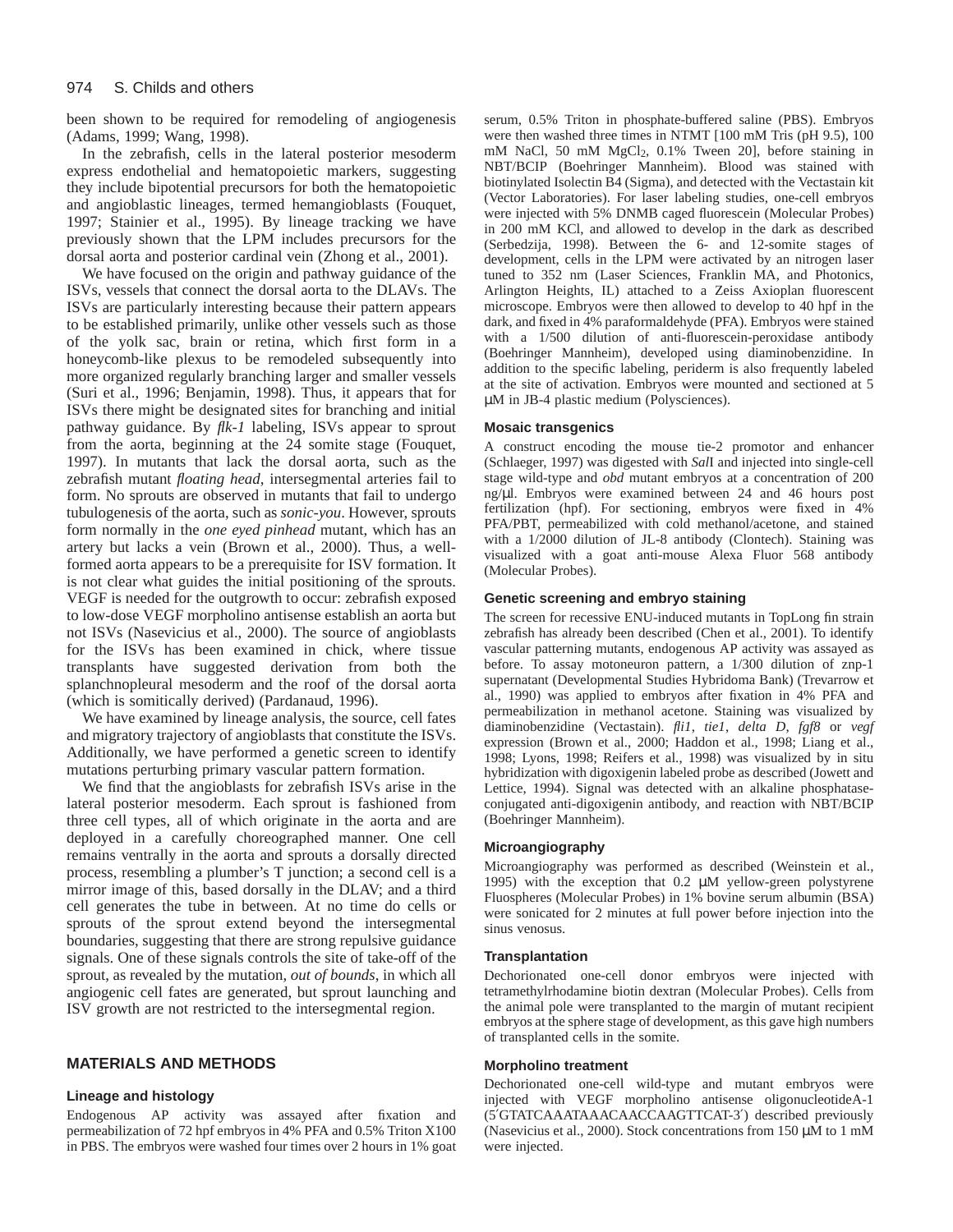# **Three cell fates in the zebrafish angiogenic intersegmental sprout**

Our focus here is particularly on the intersegmental vessels (ISVs) that run between each pair of somites from the dorsal aorta to the DLAV. The ISVs are in physical proximity to the somite-notochord interface ventrally, and the somite-neural tube interface more dorsally, as shown in Fig. 1. There are two parallel DLAVs on the dorsal side of the embryo into which the left or right ISVs connect.

The ISVs are first revealed by *flk1* labeling at approximately 23 hpf (Fouquet et al., 1997), and are partially patent at 1.2 to 1.5 dpf (Isogai et al., 2001). They show robust circulation by 2 dpf. Although the location of the vessels remains stable, the direction of flow is not predictable for any given ISV at the onset of circulation. Eventually half of the ISVs will carry blood from the aorta to the DLAVs, and half from the DLAV to the posterior cardinal vein. The processes that mediate the remodeling of the vessels into arterial or venous, and the re-routing of the circulatory pattern are completely unknown.

ISVs are arranged in an extremely regular array. In the medial-lateral plane, the ventral portion of the ISVs runs between the notochord and somite, and the dorsal portion between the neural tube and somite boundaries (Fig. 1A). The launching site of the ISV is in a small triangle of space bounded by two somites (Fig. 1C). Ventrally, the ISVs follow the chevron

shape of the somite. More dorsally, when adjacent to the neural tube, the ISVs no longer run between somite borders, and rather adopt a straight course to the DLAV (Fig. 1B). In the vicinity of the notochord we do not observe cells or their processes outside of boundaries defined by the somite borders. The initiation of the angiogenic sprout, the processes of the cell, and at least the ventral part of the migratory path all appear to be constrained by somite borders.

In order to define the cellular architecture of the ISV, we labeled the angioblastic lineage with GFP under control of a *tie-2* promotor, previously shown to be expressed in zebrafish endothelial cells (Motoike et al., 2000). We find that transient expression of the construct labels cells in a highly mosaic fashion, allowing analysis of individual cells. By examining mosaic embryos repetitively over 20 hours, we tracked the migration of individual angioblasts (Fig. 2). Beginning at 25 hpf, scattered GFP-expressing angioblasts are evident in the axial vessels and began to send projections dorsally into the somitic region. We followed the migration and fates of these cells as they assume positions in the ISVs and DLAV.

There are three different stereotypical endothelial cell fates in the sprout. The first type of cell leaves the aorta and migrates between the somites until reaching the DLAV, at which point it spreads anteroposteriorly into the nascent DLAV, but leaves a tail between the somites. Hence, the cell resembles a T-junction (Fig. 2A). The next aortic migrant cell follows the same track, and stretches along nearly the entire length of the ISV from aorta to DLAV. The nucleus of this cell is positioned midway along the ISV. This appears to be a connector cell (Fig. 2B). The third component of the sprout



**Fig. 1.** ISV relationships to somite, notochord and neural tube. (A) Cross section of posterior trunk shows close apposition of a pair of ISVs with somite, notochord and neural tube. (B) Sagittal section shows extremely regular pattern of ISVs closely associated with the somite boundary in the ventral trunk. Anterior is towards the left, and dorsal is upwards. (C) In this transverse section, pairs of ISVs are located at the somite boundaries that surround the notochord. Anterior is towards the left. Vessels are labeled by reaction of endogenous alkaline phosphatase. Blood is labeled with Isolectin B4. DLAV, dorsal longitudinal anastomotic vessel; ISV, intersegmental vessel; A, dorsal aorta; V, posterior cardinal vein; fp, floor plate; nc, notochord; s, somite.

is that most proximal to the aorta, which comprises of the sprout from a cell in the aorta, forming the mirror image of the T in the DLAV (Fig. 2C). We find these cell types when labeling angioblasts by uncaging of fluorescent dye in angioblasts. In cross-section, the circumference of the ISV appears to be constituted by one, and sometimes two, connector cells (Fig. 2D). In this fashion, the entire ISV and DLAV is estimated to consist of three (or at most 4) endothelial cells per somite.

# **Angioblasts for all components of the angiogenic sprout arise in the lateral posterior mesoderm**

We wished to identify the origin, migratory path and cellular characteristics of the angioblasts that form the ISVs. Previously we have shown that precursors for the dorsal aorta and posterior cardinal vein can be labeled by uncaging a caged fluorescein marker in cells of the LPM using a laser (Zhong et al., 2001). To identify ISV precursors, we focused the laser to label five to ten cells of the LPM (Fig. 3A). We activated the LPM at different somite levels from anterior to posterior, mediolaterally, and in embryonic stages from seven somites up to 12 somites. We observed that only a small proportion of labeled cells were angioblasts, and most LPM cells contributed to other tissues, notably pronephric duct and blood.

We find that the LPM contains precursors for all vessels of the trunk: aorta, posterior cardinal vein, DLAVs, SIVs and ISVs. All three cell subtypes of the ISVs are labeled (Fig. 3B-D). No definable region of the LPM preferentially provides progeny to any type of vessel.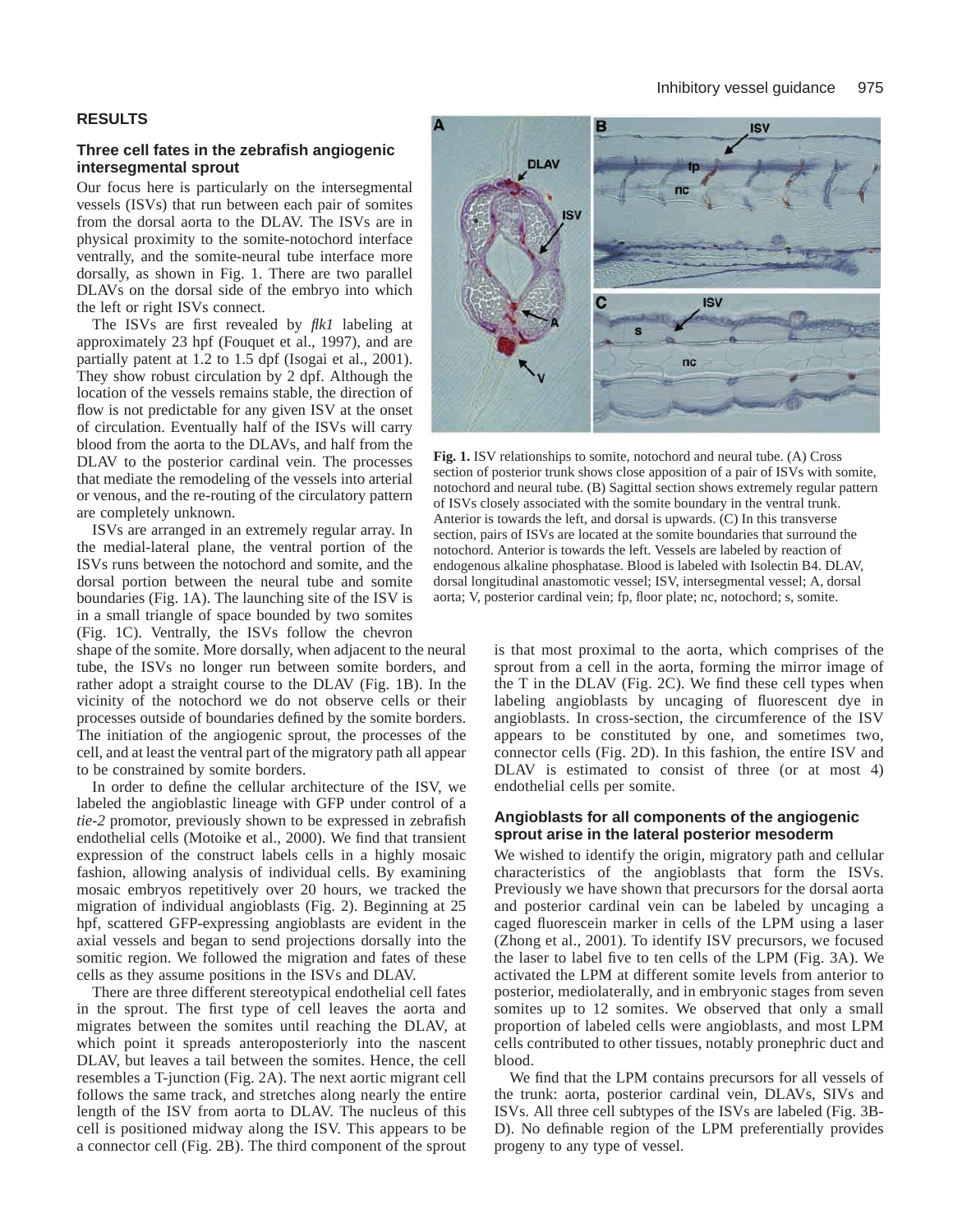#### 976 S. Childs and others



Migration from the aorta to the DLAV branchpoint

**Fig. 2.** Time-lapse of angioblasts migrating from the aorta to assume the three stereotypical cell fates in the ISV: single cells expressing GFP under the *tie2* promotor were photographed over a 21 hour period. Examples are shown of cells assuming the three positions. (A) T-shaped cell based in the DLAV projecting into the ISV. Arrows show the cell turning its migration; (B) ISV connector cell (arrow); and (C) aorta and ISV T-shaped cell (arrow). (D) Transverse sections of these *tie2* GFP labeled embryos show that one to two cells (arrows) surround each ISV. In A-C, the right panel shows the fluorescent image and the left panel shows the fluorescent image superimposed on the phase contrast one. Anterior is towards the left, and dorsal is upwards. Scale bar: 10  $\mu$ m.

There is clearly an anteroposterior pattern in the LPM that is reflected in the ultimate vascular destination. Progeny assume positions in the vessels at approximately the same anteroposterior level as the LPM precursors that were activated, and they contribute to the vasculature between only one to two pairs of somites. The same three types of progeny are revealed regardless of the anteroposterior level, whether activated adjacent to the first or to the last-formed somites of a ten somite embryo. However, as the embryo develops to ten somites and beyond, angioblasts are more commonly revealed after labeling in the posterior regions of the LPM, suggesting that there is an anteroposterior gradient in the initiation of medial migration of angioblasts, such that the angioblasts adjacent to the more mature anterior somites migrate slightly

earlier. This anterior to posterior maturation program is also suggested *tie1* expression at the 12- to 14-somite stages (data not shown).

There does not appear to be a left-right preference in the tracking of LPM angioblasts. DLAVs and ISVs are labeled ipsilateral and contralateral to the LPM activation side. Labeled cells in the DLAV are also observed on both left and right sides (Fig. 3D). As these cells transit through the midline dorsal aorta before sprouting to form the derivatives, left-right laterality may be lost at the midline. Similar contralateral labeling of ISVs has also been observed in quail-chick transplantation studies (Ambler et al., 2001), although it has not been seen in other studies (Wilting, 1995; Pardanaud et al., 1996). By contrast, labeling of pronephric duct is exclusively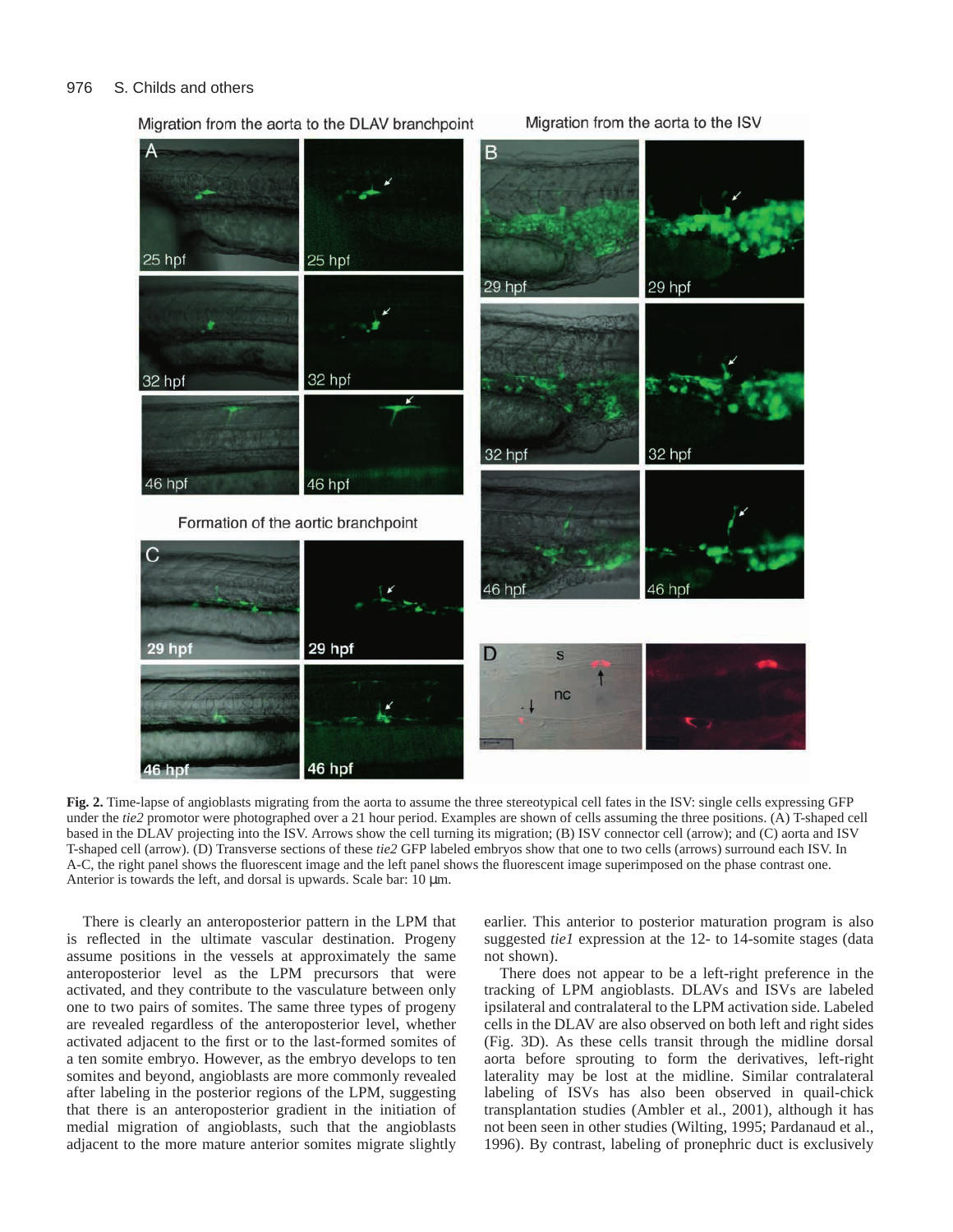

**Fig. 3.** Lineage tracing of trunk shows ISVs derive from the LPM, via the axial vessels. (A) Fluorescein dye is uncaged by the laser in cells in the LPM of a nine somite embryo adjacent to somite nine. (B) Laser activation of cells in the LPM leads to labeling of aortic, connector and T-cells. (C) Cross section of a labeled ISV. (D) Cross section of ipsilateral and contralateral labeled DLAV cells. In A,B, anterior is towards the left. Dorsal is upwards. DLAV, dorsal longitudinal anastomotic vessel; ISV, intersegmental vessel; A, dorsal aorta; V, posterior cardinal vein; nt, neural tube; nc, notochord; s, somite.

limited to the side of the LPM labeling (Serluca and Fishman, 2001) (this study).

In chick, the roof of the aorta and the ISVs have been shown to be mosaic, being derived from splanchnopleural mesoderm and somite when evaluated by quail-chick transplantation *obd* mutant embryos launches precocious sprouts, as observed by staining with *fli1* (Fig. 4A). Sprouts in wild-type embryos do not appear until the 24S somite stage (Fouquet et al., 1997) and thus *obd* ISVs develop more than 3 hours in advance of the normal schedule. These precocious sprouts originate from

(Pardanaud et al., 1996). We labeled lateral, central and medial somite with the laser at the 11 somite stage of development. Although the somites were strongly labeled, we did not observe any endothelial cells deriving from labeled somite (*n*=0/63, data not shown). Thus the development of the ISV vasculature in zebrafish may be different from that of the chick, and appears to be exclusively derived from the LPM.

The sub-intestinal venous vessels (SIVs) we find to be outgrowths of the posterior cardinal vein. The SIVs develop in the ventral trunk of the embryo underneath the somites and grow over the yolk. They are spatially restricted to a segment of anterior trunk. By using the laser, LPM activation at the six somite level, which labeled the vein, also resulted in labeling of projections spreading over the yolk where they will form the SIVs (*n*=8/8).

# **The pattern of angiogenic vessels is abnormal in out of bounds**

We performed a genetic screen to identify mutants with defects in vessel patterning (Chen et al., 2001). From 750 mutagenized genomes, we isolated one vessel patterning mutation, termed *out of bounds* (*obd*). This is a recessive and fully penetrant mutation with two non-complementing alleles (fs31-l and fv109-k). The mutation is embryonic lethal in more than 80% of homozygotes. However, some homozygous embryos do survive to adulthood and are fertile.

*obd* mutant embryos appear normal until midway through somitogenesis. At this time, around the 17-18 somite stage, the aorta of



**Fig. 4.** *out of bounds* mutant angioblasts migrate precociously, sprout from anomalous positions and generate abnormal patterns. (A) In situ hybridization of *fli1* on 18 somite *obd* embryos demonstrates ectopic angioblast migration into the somite region in mutant embryos compared with wild type. Arrows denote ectopic cells. (B) The dorsal aorta and posterior cardinal vein are normally patterned as revealed by alkaline phosphatase staining in *obd*, while angiogenic vessels of the SIVs and ISVs are completely disorganized in the trunk region. (C) Transverse sections of alkaline phosphatase stained embryos demonstrate that ISVs are positioned at the intersegmental boundaries (arrows) in wild type, and are positioned randomly within the somites of *obd* mutants.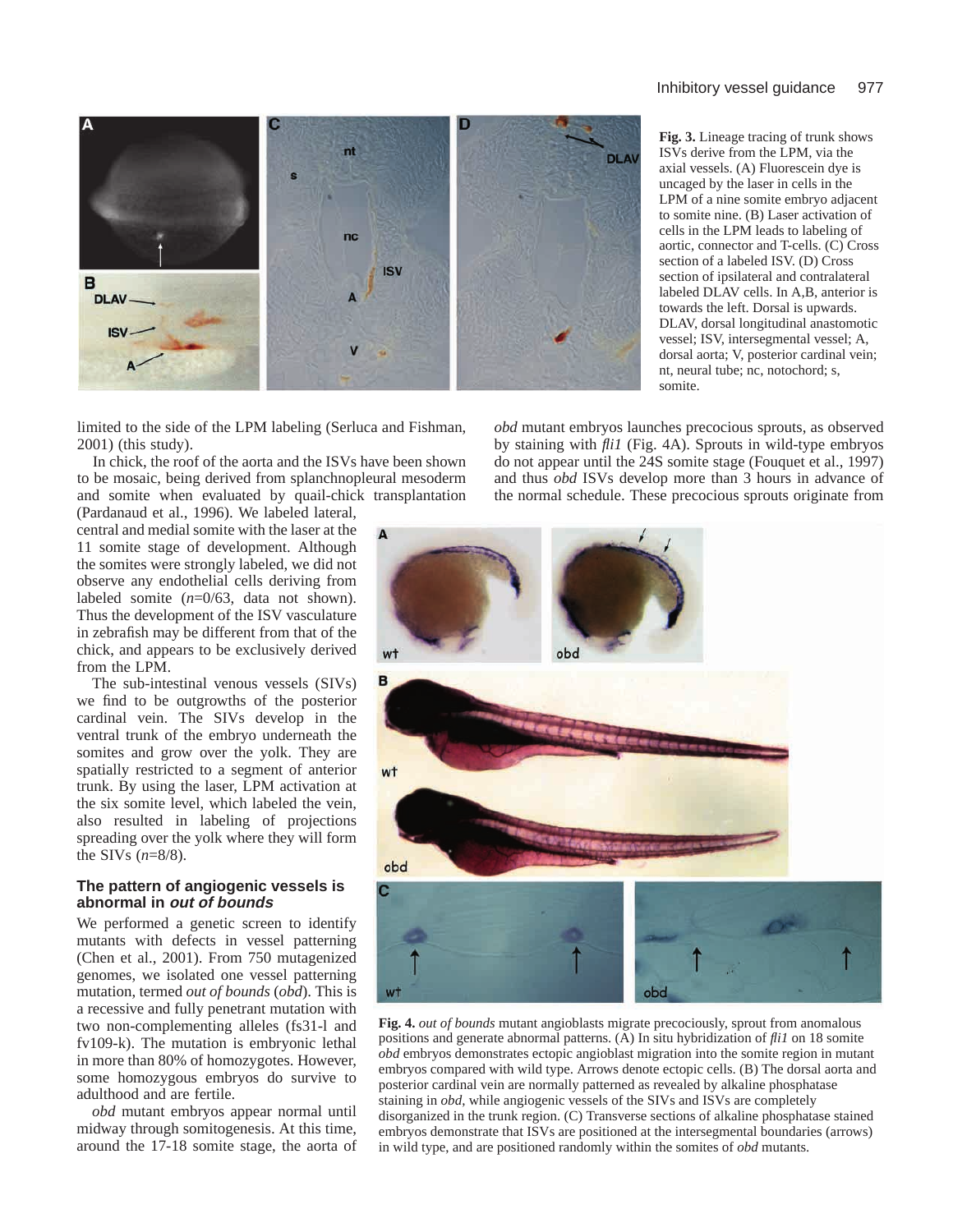#### 978 S. Childs and others



**Fig. 5.** Anteroposterior patterning of the somite and primary motoneuron patterning are unaffected in *obd* mutants. In situ hybridization of wild-type zebrafish with probes for *fgf8* or *deltaD* demonstrates a segmental expression pattern in the anterior somite. The expression pattern in *obd* homozygous mutant animals is identical to that in wild type. Antibody staining with znp-1 marks primary motoneurons in zebrafish. The pattern is identical in *obd* and wild-type embryos.



**Fig. 6.** *obd* ISVs are patent but tortuous. Angiograms of the trunk region of wild-type and three *obd* mutants demonstrate the abnormal and variable pattern of patent *obd* mutant ISVs. The spacing of ISVs in *obd* appears most affected ventrally where the vessels originate, as opposed to dorsally where they terminate.

abnormal positions along the aorta and traverse domains normally forbidden to sprouts in wild-type embryos. Interestingly, there is still approximately one vessel per somite in *obd.* Thus, neither their site of origin nor path of migration is restricted to the intersegmental space. By 24 hpf, the ISV sprouts of *obd* embryos appear chaotic compared with wild type, particularly in their ventralmost region. The dorsal portion of the ISVs appears far less affected, tending to run along a more-or-less straight path to the DLAV. *obd* ISVs are patent, and begin to carry blood flow at the same time as wildtype embryos. The pattern of vessels is highly disorganized,



**Fig. 7.** *obd* cells in ventral somite perturb wild-type endothelium: *obd* acts cell non-autonomously. (A) Transplanted *obd* somite labeled with rhodamine-dextran in the tail of an unlabeled wild-type embryo at 52 hpf. (B) Angiogram of the same embryo showing normally patterned ISVs in regions of no transplant (or where dorsal *obd* somite was transplanted) and vascular disorganization in the tail region where *obd* ventral somite was transplanted (bracket). (C) Overlay of A,B. (D) ISVs composed of wild-type endothelial cells grow mid-somite (borders of the somites are indicated by arrowheads), in the vicinity of rhodamine dextran biotin-labeled *obd* somite. ISV, intersegmental vessel; nc, notochord; s, somite. Scale bar is  $10 \mu m$ .

however (Fig. 4B): in transverse section, the ISVs may be found in any position along the AP axis of the somite (Fig. 4C).

It is of interest that somite patterning in general is not perturbed in *obd* mutant embryos. While *obd* ISVs are not restrained along the AP axis to be between somites, they are restrained in the mediolateral plane (Fig. 4C). The patterning of somites is normal as revealed by *deltaD* or *fgf8* expression, and primary motoneuron axons track as in wild-type embryos, as revealed by staining with the znp-1 antibody (Fig. 5).

By 48 hpf, blood flow through the ISVs has begun. At this time, circulation through the trunk of *obd* embryos is clearly aberrant. Not only are the ISVs tortuous, but instead of extending to the most dorsal side of the embryo, some loop back to the aorta or cross somites to connect to adjacent ISVs (Fig. 6).

# **The patterning defect in obd appears to be cell nonautonomous**

The *obd* phenotype suggests that the *obd* gene is particularly important in defining the timing and site of ISV sprout launching, as well as in controlling its path. Thus, naturally we wanted to distinguish whether *obd* acts autonomously in an endothelial cell, or in a cell non-autonomous manner. We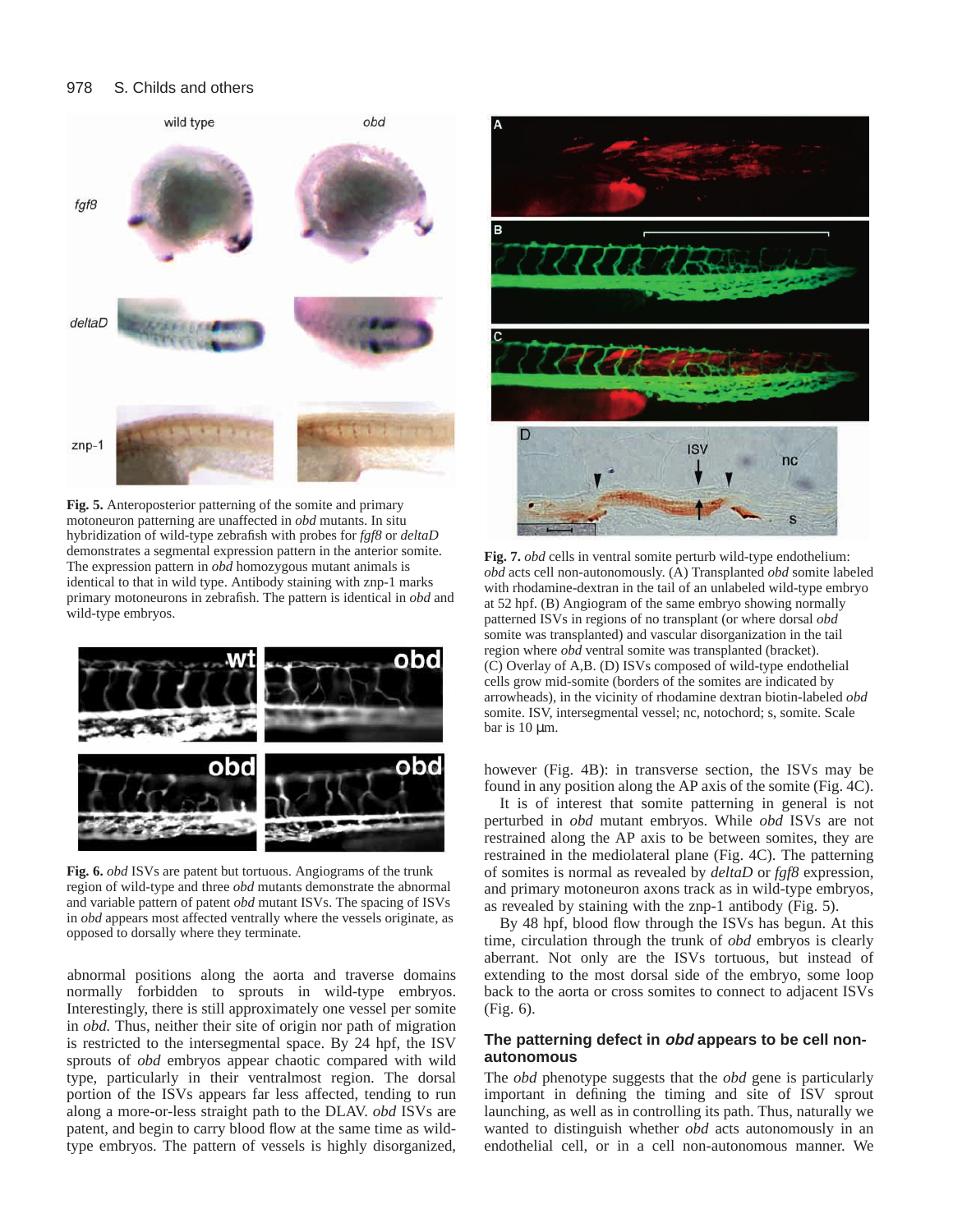

**Fig. 8.** VEGF antisense delays precocious migration of *obd* angioblasts. (A) VEGF is normally expressed segmentally, beginning at the 17 somite stage, in both wild-type and *obd* embryos. (B) In a wild-type untreated embryo at 14 somites, angioblasts have migrated from the LPM to the midline while in a 1 mM VEGF-antisense treated embryo, *tie1*-positive cells are still localized laterally (top row). The dorsal aorta and vein are formed in both treated and untreated embryos at 19 somites, although the vessels in the injected embryo are discontinuous (middle row). At 24 hours, angiogenic sprouts are evident in an untreated embryo but are not seen in the treated embryos (bottom row). (C) The ectopic sprouts evident in a 19 somite *obd* embryo (arrows), are completely inhibited in the VEGF-AStreated *obd* mutant embryo.

examined this issue by reciprocal transplantation between wild-type and *obd* homozygous mutant embryos. We find that *obd* cells transplanted in the ventral somite can induce wildtype endothelial cells to acquire an *obd-*like pattern in the ISV region (Fig. 7). *obd* cells transplanted into dorsal somite, notochord, neural tube or hypochord do not perturb the ISV pattern of wild-type endothelial cells (data not shown). Wildtype somite in *obd* mutants appears to rescue some of the patterning defects. However, because a small proportion of ISVs in *obd* mutants can have a normal pattern, it is difficult to assess the degree of rescue. It is rare to transplant cells in a

manner to incorporate into ISVs themselves, but where we have observed *obd* ISVs in wild-type embryos, their pattern is normal (data not shown).

# **Abnormal, rather than precocious migration causes the obd phenotype**

*obd* ISVs sprout precociously, so it was possible that premature sprouting meant that vessels lacked time-dependent guidance signals, and therefore adopted an aberrant sprouting pattern. To address this issue, we explored means to reversibly delay ISV sprouting in *obd* embryos. We found that we could do so by inhibition of VEGF.

is normally expressed segmentally in the ventral-medial somite, adjacent to the notochord. The expression of VEGF in *obd* is normal (Fig. 8A). We find that injection of VEGF antisense morpholino into wild-type embryos does not diminish the apparent number of angioblasts, as assayed by *tie1* in situ hybridization. It does, however, as noted previously (Nasevicius et al., 2000), completely inhibit ISV formation until 48 hpf. We find that there are several explanations for this effect. First, angioblast migration from the LPM to the midline is impaired (Fig. 8B). Although delayed, cells do eventually migrate to the position of artery and vein by the 19 somite stage. This dose completely prevents the formation of ISV sprouts in wild-type embryos. Additionally, precocious migration of angioblasts in *obd* is completely inhibited (Fig. 8C). Interestingly, *obd* sprouting is more sensitive to VEGF than is wild type and the suppression of precocious sprouting is evident at very low doses (as low as 150 µM).

We were interested to observe the vascular pattern after recovery to see if there were time-dependent signals for vascular patterning. By 72 hpf, about 20% of VEGF morpholino-treated embryos recover circulation. In wild-type embryos

with recovered circulation at 3 dpf, the vessel pattern is completely normal. In VEGF morpholino-treated *obd* embryos, the recovered vessel pattern is indistinguishable from untreated *obd* embryos, even though precocious sprouting was completely inhibited during the usual time window (data not shown). Thus, although the precocity of migration is a hallmark of *obd* embryos, it is not essential to the patterning phenotype. Signals that guide vessel patterning of the ISVs in the trunk appear to be present for a longer time window than the period in which sprouting usually occurs.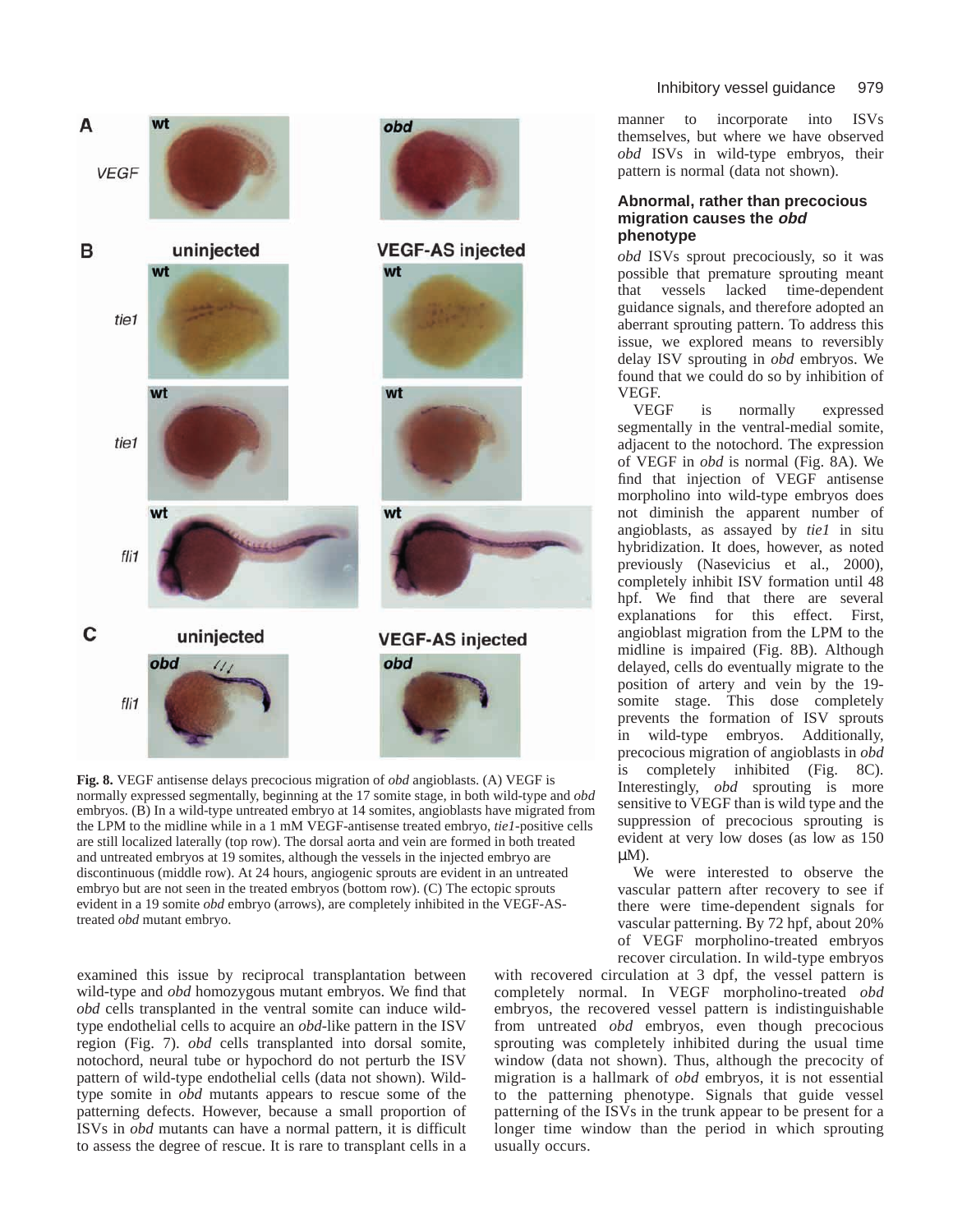

**Fig. 9.** Model of the construction of a zebrafish ISV. An intersegmental vessel (ISV) is composed of three types of endothelial cells, distinguished by their morphologies. The dorsal connection to the DLAV is a T-shaped cell (blue); the ventral connection to the aorta is an inverted 'T' (red). The connecting cell (green) courses between the somites ventral to the notochord-neural tube interface, and appears not to follow the somite boundary dorsally, where it runs directly to the DLAV..

# **DISCUSSION**

We have focused here upon defining the in vivo rules that pattern vessels formed by angiogenesis, specifically those that sprout from the aorta in the trunk. We have defined the site of origin of angiogenic precursor cells, their migratory paths and cell fates, as well as the migration constraints that yield the beautiful array of repetitive sprouts, one per segment, running between adjacent somites. We find by lineage tracking that angiogenic precursors arise in the lateral posterior mesoderm, at an axial level that corresponds to the eventual sprout, and migrate medially to the aorta, from whence they sprout dorsally to connect the aorta with the DLAV. Three cell types constitute the sprout (Fig. 9). Two resemble T-joints, one pointing dorsally off the aorta and one pointing ventrally off the DLAV. The third constitutes a connecting tube in between. Thus, the angiogenic sprout has an organotypic form that is the consequence of the intercalation of cells of particular shapes.

The global pattern of angiogenesis in the trunk requires that the launching of each sprout and its dorsal growth are precisely oriented and constrained to specific pathways. These guidance cues are disrupted by the ENU-induced mutation *obd*. In *obd*, the sprouts originate and traverse the ventral somites in an irregular fashion, outside of normal boundaries. Thus, vascular patterning appears to use systems similar to those for pathway generation in the nervous system (Tessier-Lavigne and Goodman, 1996), with guidepost regions that dictate the site of origin of sprouts and repulsive signals to restrain growth within particular pathways.

## **The lineage and migration of angioblasts**

The lateral posterior mesoderm of the zebrafish provides angioblasts for all major vessels of the trunk, including the aorta and vein, which form by vasculogenesis, and the ISVs, SIVs and DLAVs, which form by angiogenesis. In the chick, transplantation experiments suggest that cells from the somite

also provide angioblasts, subsequently populating the roof of the aorta and the ISVs (Wilting, 1995; Pardanaud et al., 1996; Ambler et al., 2001). DiI-labeled sclerotome cells in zebrafish also contribute to both aorta and ISVs (Morin-Kensicki and Eisen, 1997). While not ruling out the possibility of a mosaic origin of trunk vessels in the zebrafish, in our experiments it is clear that the majority of the trunk vasculature is derived from cells of the LPM, via the axial vessels. It is certainly possible that there is a species difference in source of angioblasts. Among these various methods, the advantage of laser uncaging is its ability to label only a few cells with great precision.

There is a strong correlation between the anteroposterior position of a precursor in the zebrafish LPM, and that of the ISV site. This also is different from the long distances migrated by angioblasts in the chick after they are transplanted (Pardanaud et al., 1996). It is possible that the physical manipulations of transplantation may disturb some normal constraints, or it may be that somitically derived angioblasts in the chick are more invasive than LPM-derived angioblasts.

The generation of the ISV is by carefully choreographed cell migration. In our model (Fig. 9), the first cell to leave the aorta migrates dorsally between the somites, and at the DLAV assumes a T shape, with the junction becoming part of the DLAV. The next cell migrates between the somites until reaching the stem of the T, when it stops and seems to form a tube. The direct connection to the aorta is formed last, by extension of an inverted T stem, a mirror image of the cell at the DLAV. Using a mosaic transgenic marker, single labeled cells assume positions in the DLAV, ISVs or aorta without their neighboring cells being labeled. This strongly suggests that these sprouting vessels of the trunk are formed by migration of cells from the aorta with minimal or no proliferation. Hence, despite the fact that the ISV is generated as a sprout, it seems more appropriate to describe this process as vasculogenesis type II, meaning that there is migration of angioblasts followed by tubular formation, rather than using the traditional definition of angiogenesis, which includes cellular proliferation as well as migration (Risau, 1997). A similar vasculogenic type II origin of ISVs has been recently been suggested in a chick chimera model (Ambler et al., 2001). This may be an important distinction, in that growth factors, such as VEGF, enhance cell division as well as directed migration, while others, such as angiopoietin 1, affect migration without inducing cell division (Koblizek et al., 1998).

It is notable as well that regions of the ISV are reproducibly configured by endothelial cells with distinctive shapes. These are effectively different cell fates. How do they arise? It seems reasonable to speculate that during the ventral-to-dorsal migration, angioblasts encounter distinct signals, or different levels of a signal arrayed in a morphogenetic gradient that dictates the fate of the individual cell and the shape of the vessel. Perhaps also the establishment of contact with other angioblasts already in position in the nascent ISV would inhibit migration of further angioblasts. The position of nuclei in the ISV also appears stereotypical and may reflect guidance constraints.

#### **obd is part of a patterning system for ventral ISV**

What signals could direct ISV patterning? Hypoxia is detected via oxygen-sensitive elements in the  $HIF1\alpha$  gene, and induces expression of VEGF and subsequent angiogenesis (Shweiki et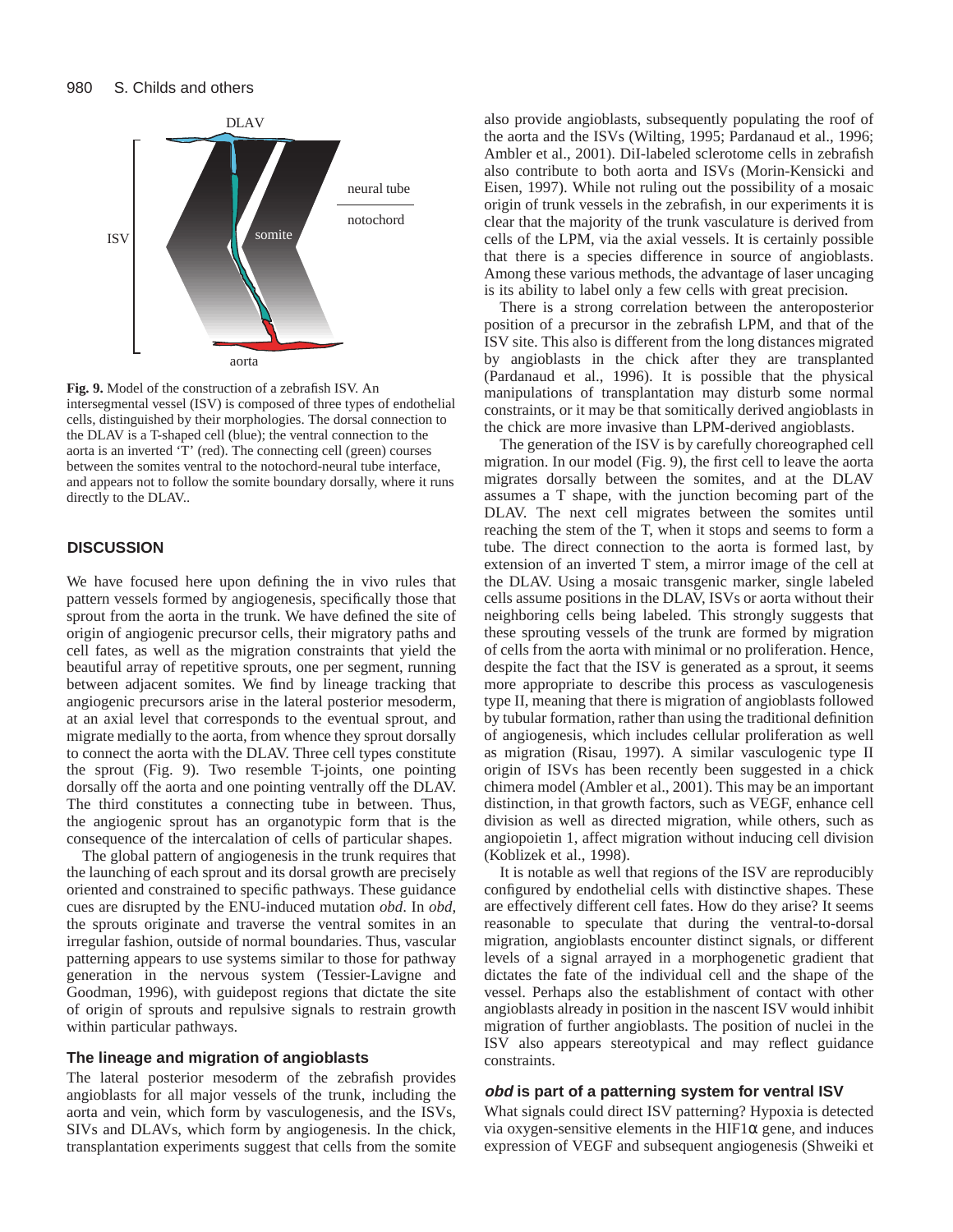al., 1992). However, hypoxia cannot account for the exquisite patterning of ISVs. The zebrafish embryo does not depend upon circulation for oxygen delivery, and mutants without blood flow have a trunk vessel pattern that is indistinguishable from wild-type (F. Senluca and M. C. F., unpublished).

VEGF is, however, likely to be crucial to vasculogenesis, in supporting the migration of angioblasts from the LPM to form the dorsal aorta (Cleaver and Krieg, 1998). VEGF is also segmentally expressed in the trunk during somitogenesis and is clearly important to sprouting. Mice hemizygous for VEGF have few or no ISVs despite having an aorta (Carmeliet et al., 1996; Haigh et al., 2000). In zebrafish, morpholino antisense blocks ISV formation (Nasevicius et al., 2000). Nonetheless, there is little evidence for a role for VEGF in patterning (Flamme et al., 1995), and VEGF is expressed normally in *obd*. Additionally, we have shown that inhibition of VEGF translation during vessel sprouting does not affect pattern formation.

Angiogenesis, including of the intersomitic vessels, is abnormal in mice mutant for *ephrinB2, EphB2/EphB3* or Eph B4 (Adams et al., 1999; Wang et al., 1998; Gerety et al., 1999). Overexpression of dominant negative EphB4 in frog also results in an ISV patterning defect (Helbling et al., 2000). The ISV phenotype does not affect the localization of sprouting, and has been attributed to perturbation of remodeling rather than of initial patterning.

One gene that is crucial to the patterning per se is *obd.* We have examined some candidate genes for linkage to *obd* (*ephrinA2*, *ephrinA5a*, *ephrinA5b*, *ephrinB2a*, *Eph zek1*, *Eph zek2*, *Eph zek3*, *Eph rtk4*, *Eph rtk5*, *Eph rtk6/EphA2/eck*, *Eph rtk7*, *Eph rtk8*, *tie1*, *tie2*, *angiopoietin 1*, *angiopoietin 2*, *vegf*, *flk1* and *flt4*; S. C., J. D. Mably, J. Chan and M. C. F., unpublished), but none of these genes is linked. Of course, this does not rule out the possibility that *obd* is an unmapped member of the ephrin family. Mutation of *obd* does not appear to affect generation of the normal aorta or posterior cardinal veins. Nor does it interfere with its ability to generate a sprout, to grow from aorta to DLAV or to become a functional vessel. Rather, it specifically perturbs the site of origin of the sprout along the aorta and the subsequent direction of growth. Normally the sprout is constrained to a region between the somites. Sprouts in *obd* grow in the same plane as in wild type, abutting either notochord or neural tube, but cross somite borders. This is not due to the accompanying precocity of sprouting, as sprouting can be delayed by VEGF antisense morpholinos while the pattern of vessels remains aberrant. Taken together, the precocity of sprouting, the abnormal launching site and the aberrant path of angiogenesis, all indicate that *obd* is part of a normal inhibitory system that guides vessel patterning along its ventral course. It is not clear what changes occur more dorsally, where ISVs normally no longer obey somite boundaries and where *obd* appears to be less crucial, The position of change in ISV pathway correlates with the notochord-neural tube interface, so it is conceivable that these tissues generate different guidance signals, either directly or via the somite. It is interesting that we have also discovered a mutation, fv055b, that causes increased dorsal branching of the ISV, but does not affect ventral pattern (S. C., D. M. G. and M. C. F., unpublished).

*obd* is also a key temporal regulator of migration. Normally, it appears to counter a VEGF-induced tendency to sprout at early stages. VEGF is expressed 3.5 hours before sprouting normally begins, and the precocious sprouting in *obd* mutant embryos can be suppressed by VEGF morpholinos. This balance of angiogenic promoting and inhibiting molecules is also important in determining tumor angiogenesis (Holash et al., 1999). It will be of interest to determine whether sprouting of vessels in other locales, both normal and pathological, generate vessels by accumulation of cells with distinctive fates, and how local guidance cues determine the site of sprouting.

We acknowledge the collective efforts of members of the 'Screen Team' in the initial identification of vascular mutants (Don Jackson, Fabrizio Serluca, John Mably, Kerri Warren, George Serbedzija, Per Lindahl, Margaret Boulos and Jennifer Barrett). We thank Tom Sato for the kind gift of the *tie2* transgenic construct, and Julian Lewis for the delta D probe. We also thank Steve DeVoto for helpful suggestions about transplantation, and Cairine Logan for lending the space to finish some of the last experiments. This work was supported by NIH grants HL49579, HL63206 and DK55383 to M. C. F.

# **REFERENCES**

- **Adams, R., Wilkinson, G. A., Weiss, C., Diella, F., Gale, N. W., Deutsch, U., Risau, W. and Klein, R.** (1999). Roles of ephrinB ligands and EphB receptors in cardiovascular development: demarcation of arterial/venous domains, vascular morphogenesis, and sprouting angiogenesis. *Genes Dev.* **13**, 295-306.
- **Ambler, C., Nowicki, J. L., Burke, A. C., Bautch, V. L.** (2001). Assembly of trunk and limb blood vessels involves extensive migration and vasculogenesis of somite-derived angioblasts. *Dev. Biol.* **234**, 352-364.
- **Benjamin, L., Hemo, I. and Keshet, E.** (1998). A plasticity window for blood vessel remodelling is defined by pericyte coverage of the preformed endothelial network and is regulated by PDGF-B and VEGF. *Development* **125**, 1591-1598.
- **Brown, L. A., Rodaway, A. R., Schilling, T. F., Jowett, T., Ingham, P. W.,** Patient, R. K. and Sharrocks, A. D. (2000). Insights into early vasculogenesis revealed by expression of the ETS-domain transcription factor Fli-1 in wild-type and mutant zebrafish embryos. *Mech. Dev.* **90**, 237- 252.
- **Carmeliet, P., Ferreira, V., Breier, G., Pollefeyt, S., Kieckens, L., Gertsenstein, M., Fahrig, M., Vandenhoeck, A., Harpal, K., Eberhardt, C. et al.** (1996). Abnormal blood vessel development and lethality in embryos lacking a single VEGF allele. *Nature* **380**, 435-439.
- **Chen, J.-N., van Bebber, F., Goldstein, A. M., Serluca, F. C., Jackson, D., Childs, S., Serbedzija, G. N., Warren, K. S., Mably, J. D., Lindahl, P. et al.** (2001). Genetic steps to organ laterality in zebrafish. *Comp. Funct. Genom.* **2**, 60-68.
- **Cleaver, O. and Krieg, P. A.** (1998). VEGF mediates angioblast migration during development of the dorsal aorta in *Xenopus*. *Development* **125**, 3905- 3914.
- **Dumont, D., Gradwohl, G., Fong, G. H., Puri, M. C., Gertsenstein, M., Auerbach, A. and Breitman, M. L.** (1994). Dominant-negative and targeted null mutations in the endothelial receptor tyrosine kinase, tek, reveal a critical role in vasculogenesis of the embryo. *Genes Dev.* **8**, 1897- 1909.
- **Ferrara, N., Carver-Moore, K., Chen, H., Dowd, M., Lu, L., O'Shea, K. S., Powell-Braxton, L., Hillan, K. J. and Moore, M. W.** (1996). Heterozygous embryonic lethality induced by targeted inactivation of the VEGF gene. *Nature* **380**, 329-342.
- **Flamme, I., von Reutern, M., Drexler, H. C., Syed-Ali, S. and Risau, W.** (1995). Overexpression of vascular endothelial growth factor in the avian embryo induces hypervascularization and increased vascular permeability without alterations of embryonic pattern formation. *Dev. Biol.* **171**, 399- 414.
- **Fouquet, B., Weinstein, B. M., Serluca, F. C. and Fishman, M. C.** (1997). Vessel patterning in the embryo of the zebrafish: guidance by notochord. *Dev. Biol.* **183**, 37-48.
- **Gerety, S., Wang, H. U., Chen, A.-F. and Anderson, D. J.** (1999). Symmetrical mutant phenotypes of the receptor EphB4 and its specific